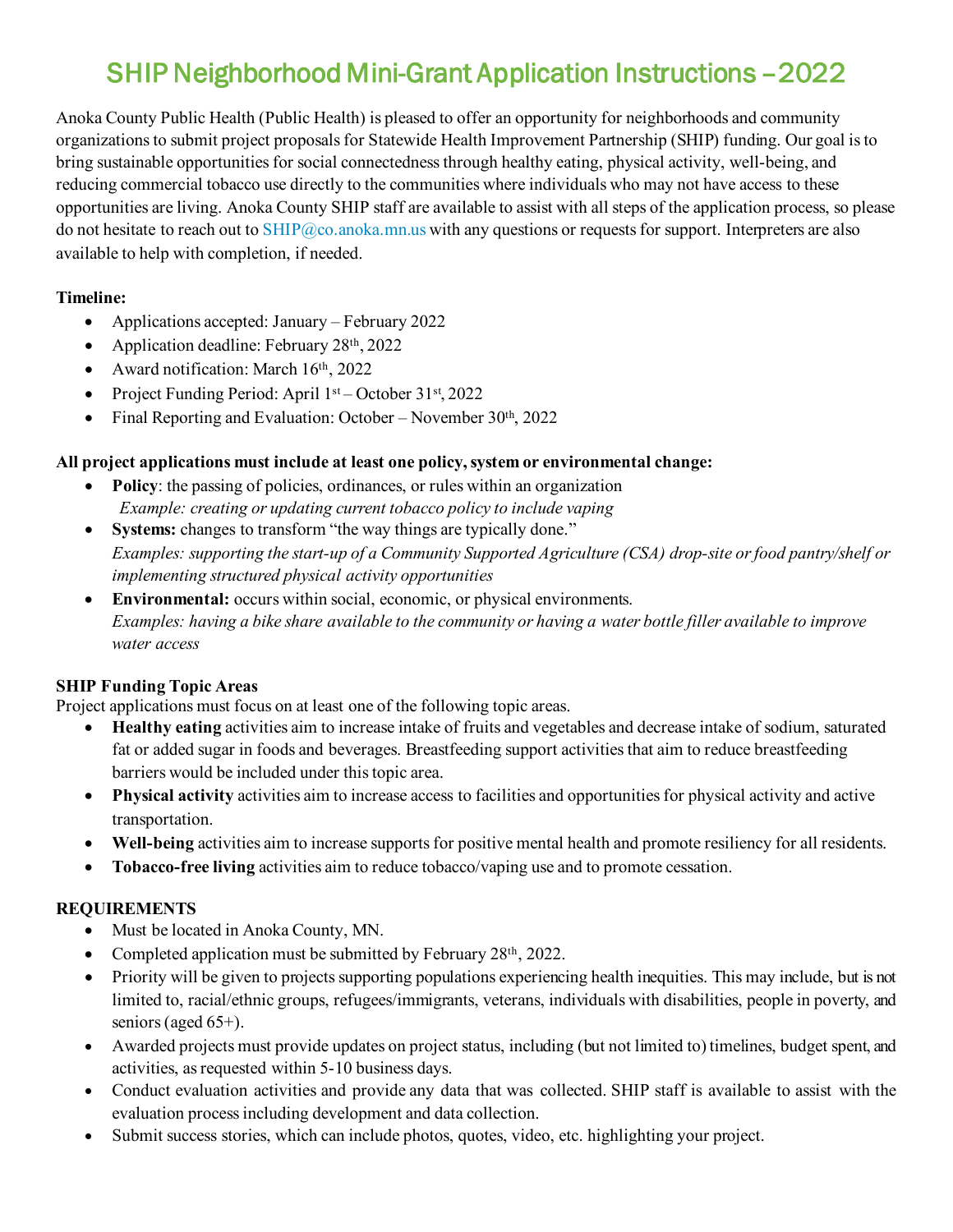**Funding Decisions and Amounts:** Applicants will be notified of award decisions by March 16<sup>th</sup>, 2022. Maximum funding per project is \$3,000. All purchasing will be done by Anoka County SHIP staff once project budget has been finalized and approved. Final decisions will be based on a review of submitted project applications, Anoka County and Minnesota Department of Health guidelines, and availability of funds.

**Use of Funds:**Budget items must be directly related to a policy, systems, or environmental change. Funds **cannot** be used for unsustainable programs and activities that are not a part of a larger coordinated plan for improved community well-being.

- Examples of eligible budget itemsinclude:
	- Supplies and equipment for starting up or expanding ongoing programming gardening supplies, supplies/equipment for cooking classes, bike fleet, etc.
	- Training costs directly related to project i.e. Walk Bike Fun curriculum training, Tai Ji Quan, etc.
	- Transportation gas cards and public transportation vouchers
- Examples of ineligible budget items:
	- Capital improvement/construction projects
	- General operating expenses
	- Vehicles
	- Raffles
	- One-time events projects must be ongoing and sustainable

Please review the Anoka County SHIP Neighborhood Mini-Grant Financial Guidance for more details. Contact  $SHIP@co. anoka.mn.us$  if you have any questions about eligibility of budget items.

# Examples of Activities (not all-inclusive)

- **Healthy Eating**
	- o Create policies/guidelines to ensure healthy foods are available at community events
	- o Update vending to ensure healthy options are available at the same or lower cost as unhealthy options
	- o Create an affordable snack station to provide healthy food choices
	- o Support the start-up of a Community Supported Agriculture (CSA) drop-site or food pantry/shelf
	- o Improve water access, for example: purchase of a water bottle filler
	- o Start-up costs for a community garden
	- o Create lactation and breastfeeding spaces in public places
	- o Expanding availability of culturally-specific foods
	- $\circ$  Other:
- **Physical Activity** 
	- $\circ$  Create a library of shared fitness/physical activity equipment (e.g. soccer, fitness class, or bike share equipment)
	- o Dedicate an existing space for physical activity
	- o Purchase bike racks and/or Fix-It stations
	- o Map walking routes around the community or neighborhood
	- $\circ$  Implement structured physical activity opportunities (e.g., walking clubs, youth activities, etc.)
	- o Culturally-specific physical activity opportunities
	- $\circ$  Other:
- **Well-Being**
	- o Fostering partnerships with local behavioral health providers for referrals
	- o Communications campaign to reduce mental health stigma or to promote healthy stress management
	- o Host a Mental Health First Aid training or other program to reduce stigma and build support
	- o Attend a training on trauma-informed principles
	- $\circ$  Other:

#### Anoka County Public Health & Environmental Services

**Anoka County** HUMAN SERVICES DIVISION Public Health & Environmental Services

2100 3rd Ave, Suite 600 Anoka, MN 55303 SHIP@co.anoka.mn.us www.goanokacounty.org